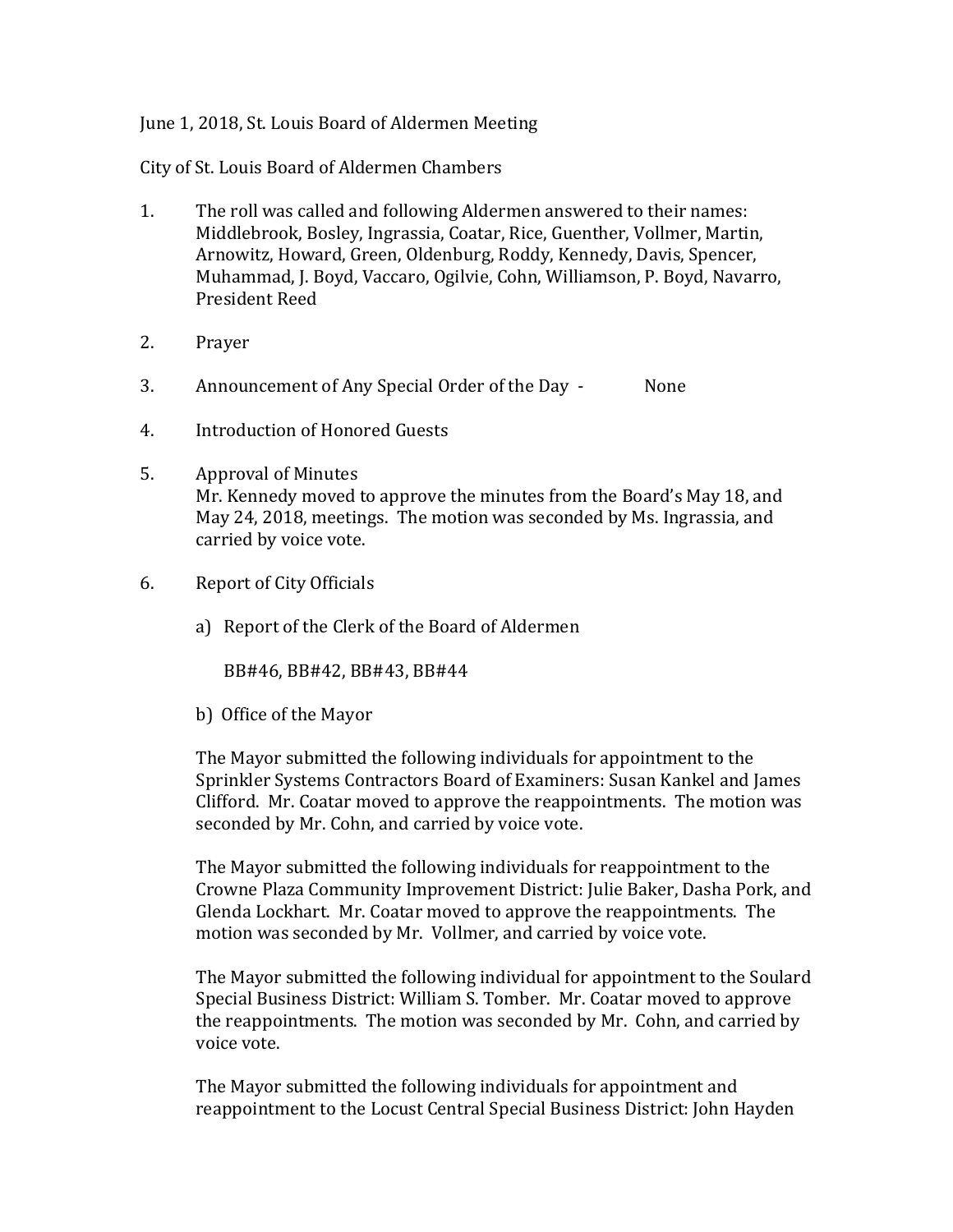and Daffney L. Moore. Ms. Davis moved to approve the appointments reappointments. The motion was seconded by Mr. Cohn, and carried by voice vote.

The Mayor submitted the following individuals for reappointment to the Chouteau 2017 Community Improvement District: Wendy Hamilton, Paul Hamilton, Stacey N. Reinhardt. Mrs. Ingrassia moved to approve the reappointments. The motion was seconded by Mr. Cohn, and carried by voice vote.

c) Office of the President - None

- 7. Petitions and Communications None
- 8. Board Bills for Perfection, Informal Calendar

BB#10

9. Board Bills for Third Reading, Informal Calendar - None

BB#21AA, BB#25AA

- 10. Resolutions, Informal Calendar None
- 11. First Reading of Board Bills

The following Board Bills were first read: BB#68, BB#69, BB#70, BB#71

12. Reference to Committee of Board Bills, Resolutions, Mayoral Appointments

Transportation and Commerce BB#

Ways and Means BB#

Public Safety BB#

Public Utilities BB#

Legislation BB#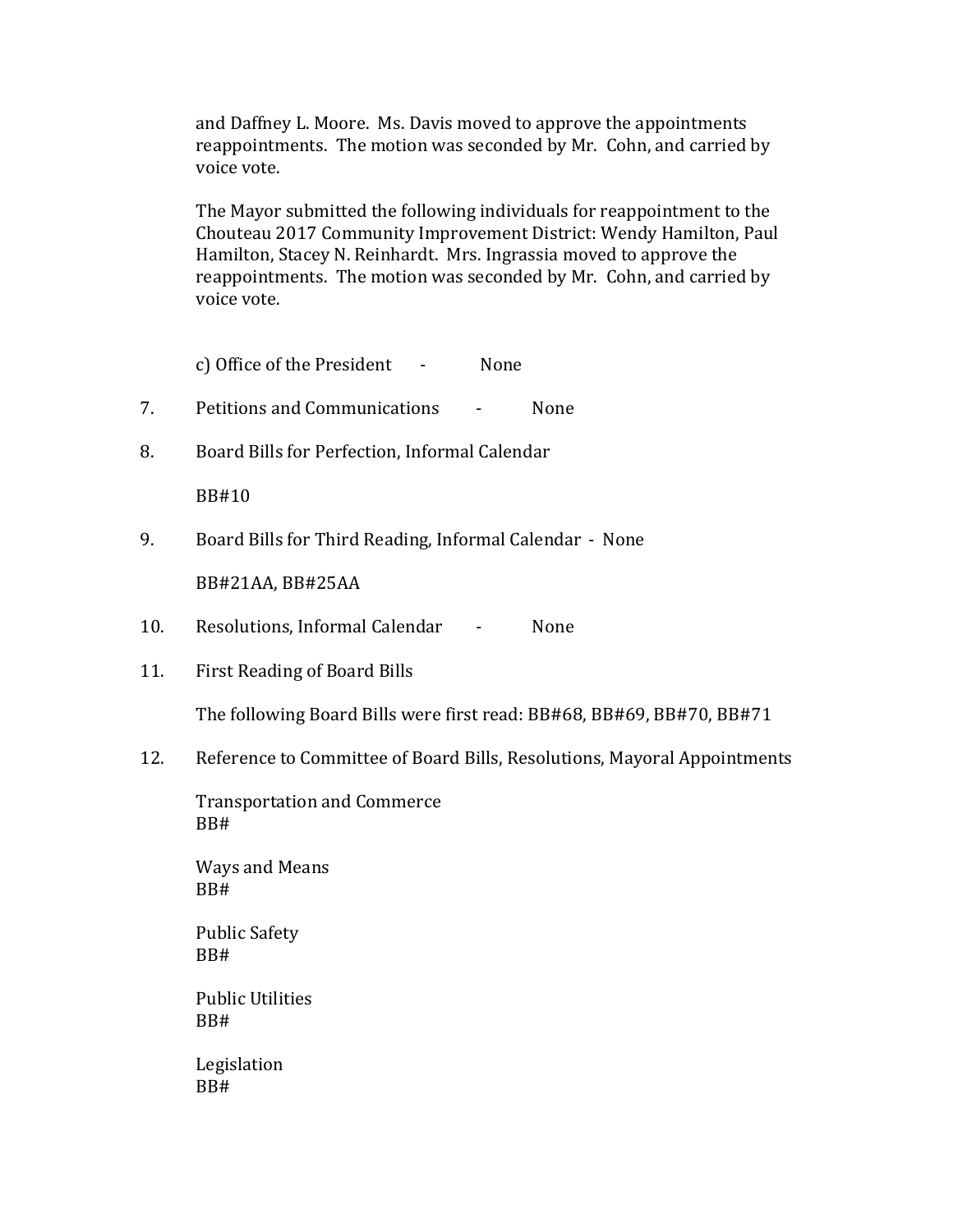Health and Human Services BB#

Public Employees BB#68

Streets, Traffic and Refuse BB#69, BB#71

Intergovernmental Affairs Res#

Engrossment, Rules and Resolutions BB#

Housing, Urban Development and Zoning BB#67

Neighborhood Development BB#

Convention and Tourism BB#

Parks and Environmental Matters BB#70

Personnel and Administration BB#

- 13. Second Reading and Report of Standing Committees None
- 14. Report of Special Committees None
- 15. Perfection Consent Calendar BB#47, BB#49, and BB#63

Mr. Kennedy moved to perfect BB#47, BB#49, and BB#63. The motion was seconded by Mr. Vollmer, and was carried by voice vote.

- 16. Board Bills for Perfection None
- 17. Third Reading Consent Calendar BB#27, BB#2, BB#3, BB#41, and BB#44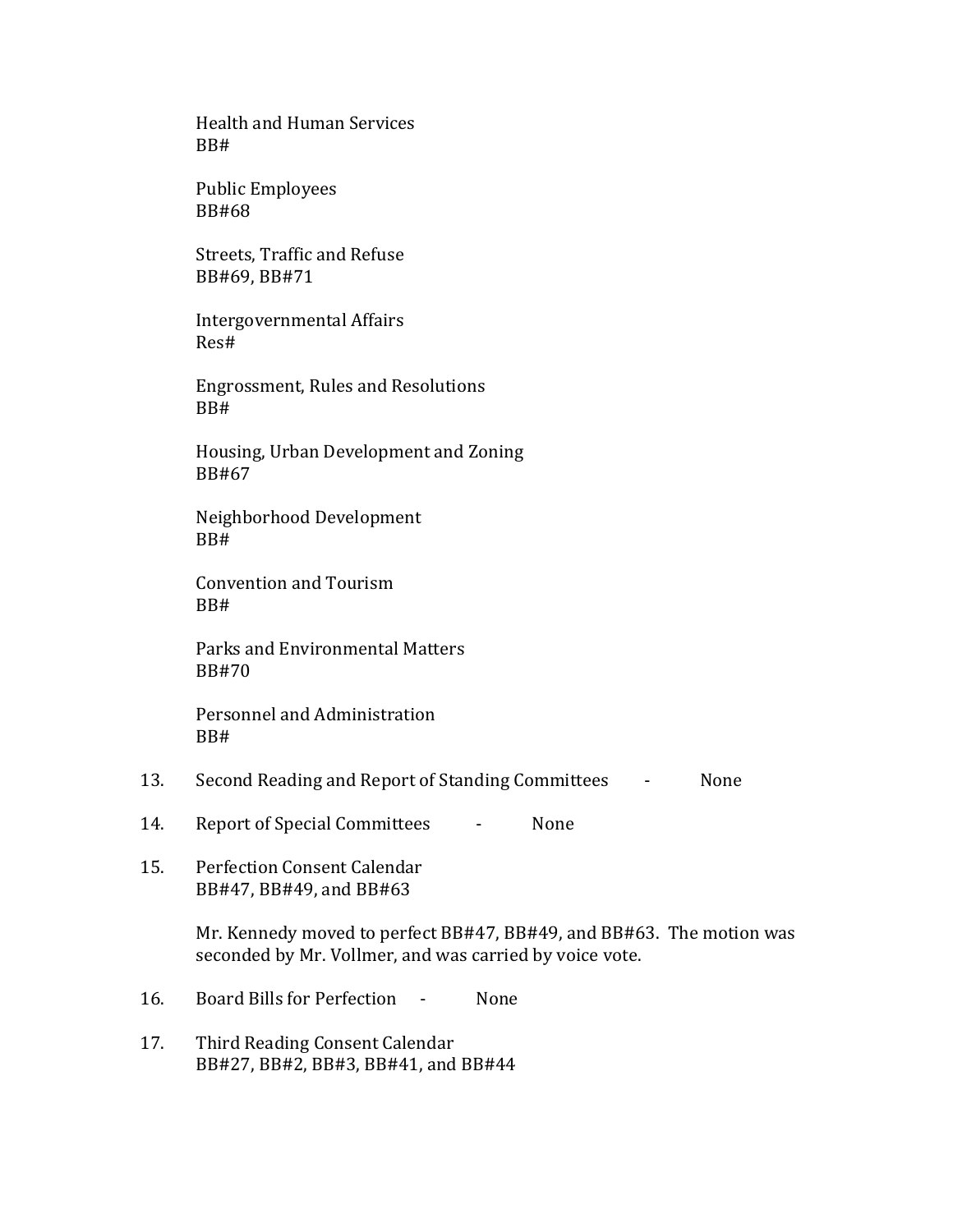Mr. Kennedy moved to third read and finally pass BB#27, BB#2, BB#3, BB#41, and BB#44, and BB#44. The motion was seconded by Mr. Cohn, and passed by the following vote:

24 Ayes: Middlebrook, Bosley, Ingrassia, Coatar, Rice, Guenther, Vollmer, Martin, Arnowitz, Howard, Green, Oldenburg, Roddy, Kennedy, Davis, Spencer, J. Boyd, Vaccaro, Ogilvie, Cohn, Williamson, P. Boyd, Navarro, President Reed

0 Noes:

18. Third Reading / Report of Engrossment and Final Passage

BB#37AA, BB#35AA

Mr. Kennedy moved to third read and finally pass BB#37AA. The motion was seconded by Mr. J. Boyd, and passed by the following vote:

24 Ayes: Middlebrook, Bosley, Ingrassia, Coatar, Rice, Guenther, Vollmer, Martin, Arnowitz, Howard, Green, Oldenburg, Roddy, Kennedy, Davis, Spencer, J. Boyd, Vaccaro, Ogilvie, Cohn, P. Boyd, Navarro, President Reed

0 Noes:

Ms. Spencer moved to third read and finally pass BB#35AA. The motion was seconded by Mr. Arnowitz, and passed by the following vote:

23 Ayes: Middlebrook, Bosley, Ingrassia, Coatar, Rice, Guenther, Vollmer, Martin, Arnowitz, Howard, Green, Oldenburg, Roddy, Kennedy, Spencer, J. Boyd, Vaccaro, Ogilvie, Cohn, P. Boyd, Navarro, President Reed

0 Noes:

1 Present: Davis

19. Report of Enrollment Committee

BB#27, BB#2, BB#3, BB#41, BB#37AA, BB#35AA

20. Courtesy Resolutions Consent Calendar

Mr. Vaccaro moved to adopt the Courtesy Resolution Calendar: Res#34, and Res#35. The motion was seconded by Mr. Williamson, and passed by voice vote.

21. First Reading of Resolutions - None